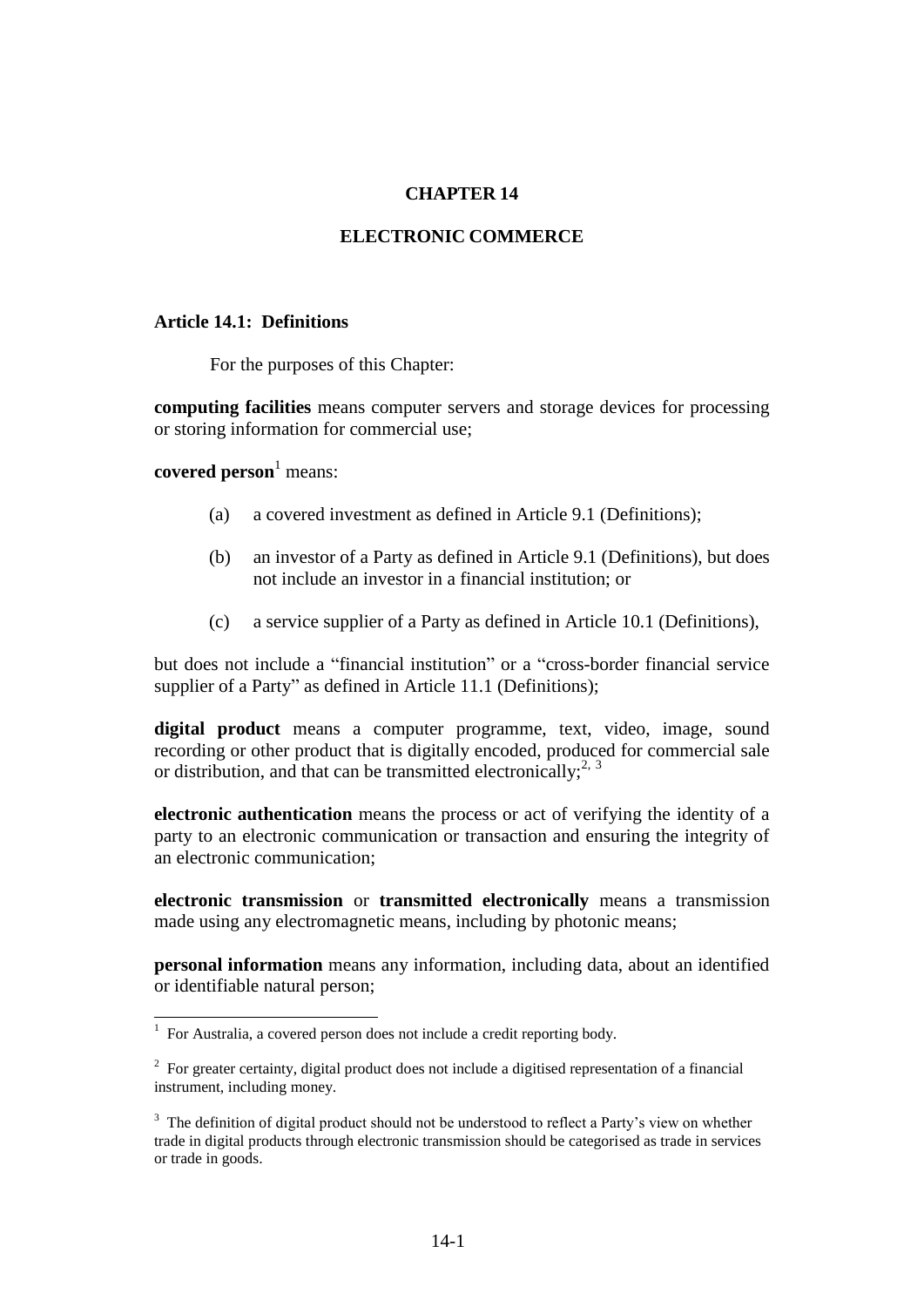**trade administration documents** means forms issued or controlled by a Party that must be completed by or for an importer or exporter in connection with the import or export of goods; and

**unsolicited commercial electronic message** means an electronic message which is sent for commercial or marketing purposes to an electronic address, without the consent of the recipient or despite the explicit rejection of the recipient, through an Internet access service supplier or, to the extent provided for under the laws and regulations of each Party, other telecommunications service.

# **Article 14.2: Scope and General Provisions**

1. The Parties recognise the economic growth and opportunities provided by electronic commerce and the importance of frameworks that promote consumer confidence in electronic commerce and of avoiding unnecessary barriers to its use and development.

2. This Chapter shall apply to measures adopted or maintained by a Party that affect trade by electronic means.

- 3. This Chapter shall not apply to:
	- (a) government procurement; or
	- (b) information held or processed by or on behalf of a Party, or measures related to such information, including measures related to its collection.

4. For greater certainty, measures affecting the supply of a service delivered or performed electronically are subject to the obligations contained in the relevant provisions of Chapter 9 (Investment), Chapter 10 (Cross-Border Trade in Services) and Chapter 11 (Financial Services), including any exceptions or nonconforming measures set out in this Agreement that are applicable to those obligations.

5. For greater certainty, the obligations contained in Article 14.4 (Non-Discriminatory Treatment of Digital Products), Article 14.11 (Cross-Border Transfer of Information by Electronic Means), Article 14.13 (Location of Computing Facilities) and Article 14.17 (Source Code) are:

- (a) subject to the relevant provisions, exceptions and non-conforming measures of Chapter 9 (Investment), Chapter 10 (Cross-Border Trade in Services) and Chapter 11 (Financial Services); and
- (b) to be read in conjunction with any other relevant provisions in this Agreement.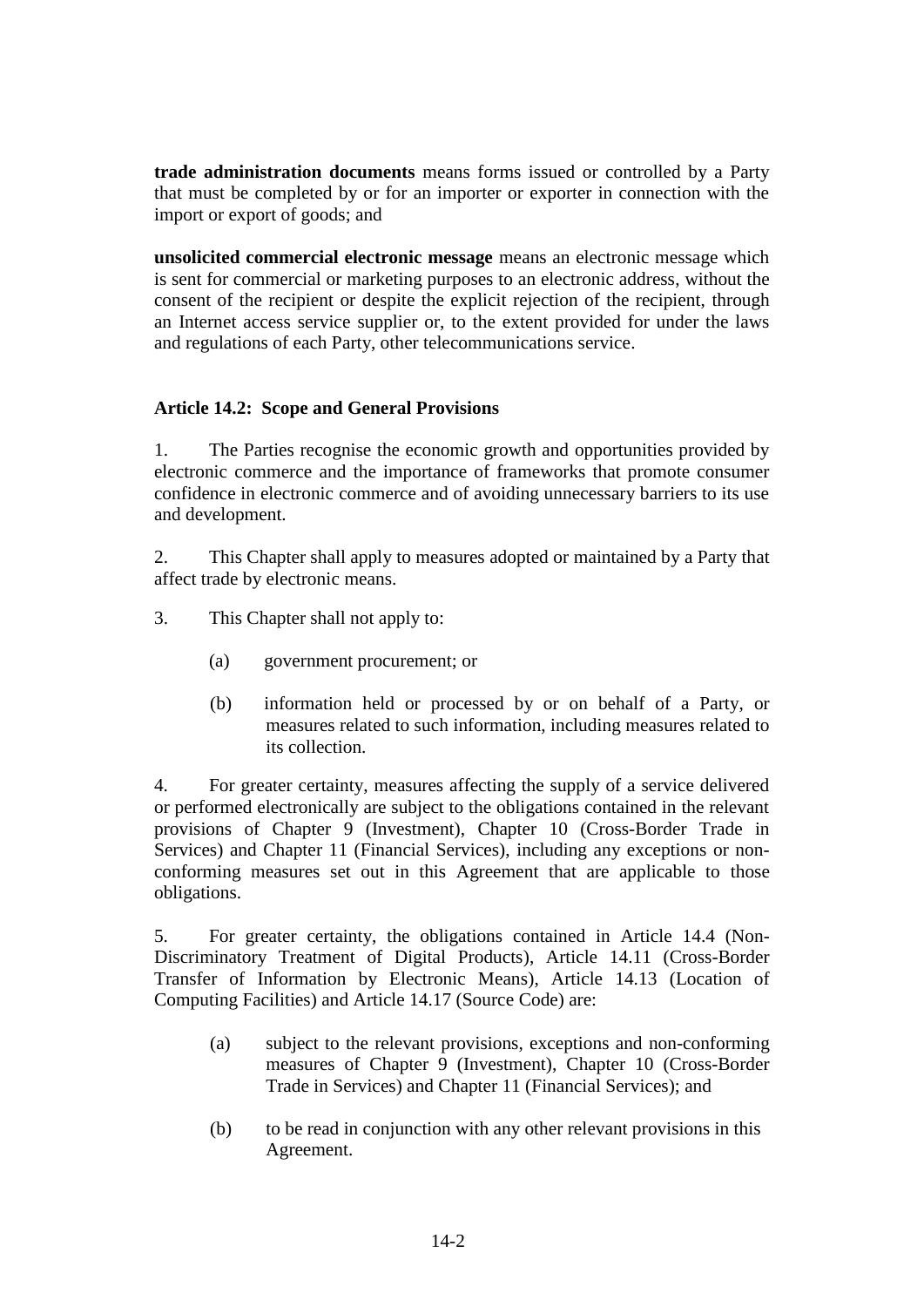6. The obligations contained in Article 14.4 (Non-Discriminatory Treatment of Digital Products), Article 14.11 (Cross-Border Transfer of Information by Electronic Means) and Article 14.13 (Location of Computing Facilities) shall not apply to the non-conforming aspects of measures adopted or maintained in accordance with Article 9.12 (Non-Conforming Measures), Article 10.7 (Non-Conforming Measures) or Article 11.10 (Non-Conforming Measures).

# **Article 14.3: Customs Duties**

1. No Party shall impose customs duties on electronic transmissions, including content transmitted electronically, between a person of one Party and a person of another Party.

2. For greater certainty, paragraph 1 shall not preclude a Party from imposing internal taxes, fees or other charges on content transmitted electronically, provided that such taxes, fees or charges are imposed in a manner consistent with this Agreement.

## **Article 14.4: Non-Discriminatory Treatment of Digital Products**

1. No Party shall accord less favourable treatment to digital products created, produced, published, contracted for, commissioned or first made available on commercial terms in the territory of another Party, or to digital products of which the author, performer, producer, developer or owner is a person of another Party, than it accords to other like digital products. 4

2. Paragraph 1 shall not apply to the extent of any inconsistency with the rights and obligations in Chapter 18 (Intellectual Property).

3. The Parties understand that this Article does not apply to subsidies or grants provided by a Party, including government-supported loans, guarantees and insurance.

4. This Article shall not apply to broadcasting.

#### **Article 14.5: Domestic Electronic Transactions Framework**

1. Each Party shall maintain a legal framework governing electronic transactions consistent with the principles of the *UNCITRAL Model Law on Electronic Commerce 1996* or the *United Nations Convention on the Use of Electronic Communications in International Contracts*, done at New York,

The sum of the set of the extent that a digital product of a non-Party is a "like digital product",  $\frac{4}{100}$  For greater certainty, to the extent that a digital product a non-Party is a "like digital product", it will qualify as an "other like digital product" for the purposes of this paragraph.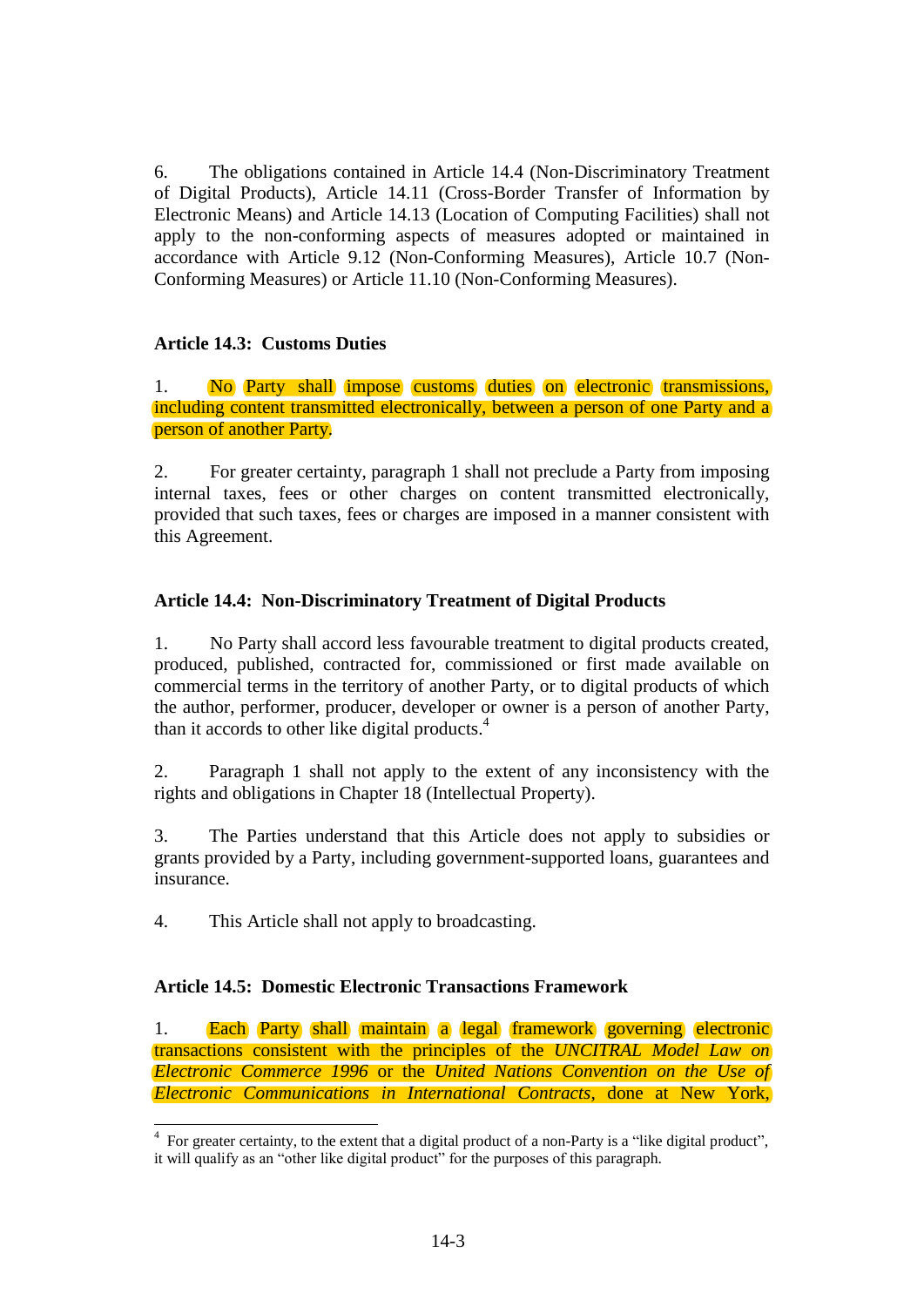November 23, 2005.

- 2. Each Party shall endeavour to:
	- (a) avoid any unnecessary regulatory burden on electronic transactions; and
	- (b) facilitate input by interested persons in the development of its legal framework for electronic transactions.

## **Article 14.6: Electronic Authentication and Electronic Signatures**

1. Except in circumstances otherwise provided for under its law, a Party shall not deny the legal validity of a signature solely on the basis that the signature is in electronic form.

2. No Party shall adopt or maintain measures for electronic authentication that would:

- (a) prohibit parties to an electronic transaction from mutually determining the appropriate authentication methods for that transaction; or
- (b) prevent parties to an electronic transaction from having the opportunity to establish before judicial or administrative authorities that their transaction complies with any legal requirements with respect to authentication.

3. Notwithstanding paragraph 2, a Party may require that, for a particular category of transactions, the method of authentication meets certain performance standards or is certified by an authority accredited in accordance with its law.

4. The Parties shall encourage the use of interoperable electronic authentication.

#### **Article 14.7: Online Consumer Protection**

1. The Parties recognise the importance of adopting and maintaining transparent and effective measures to protect consumers from fraudulent and deceptive commercial activities as referred to in Article 16.6.2 (Consumer Protection) when they engage in electronic commerce.

2. Each Party shall adopt or maintain consumer protection laws to proscribe fraudulent and deceptive commercial activities that cause harm or potential harm to consumers engaged in online commercial activities.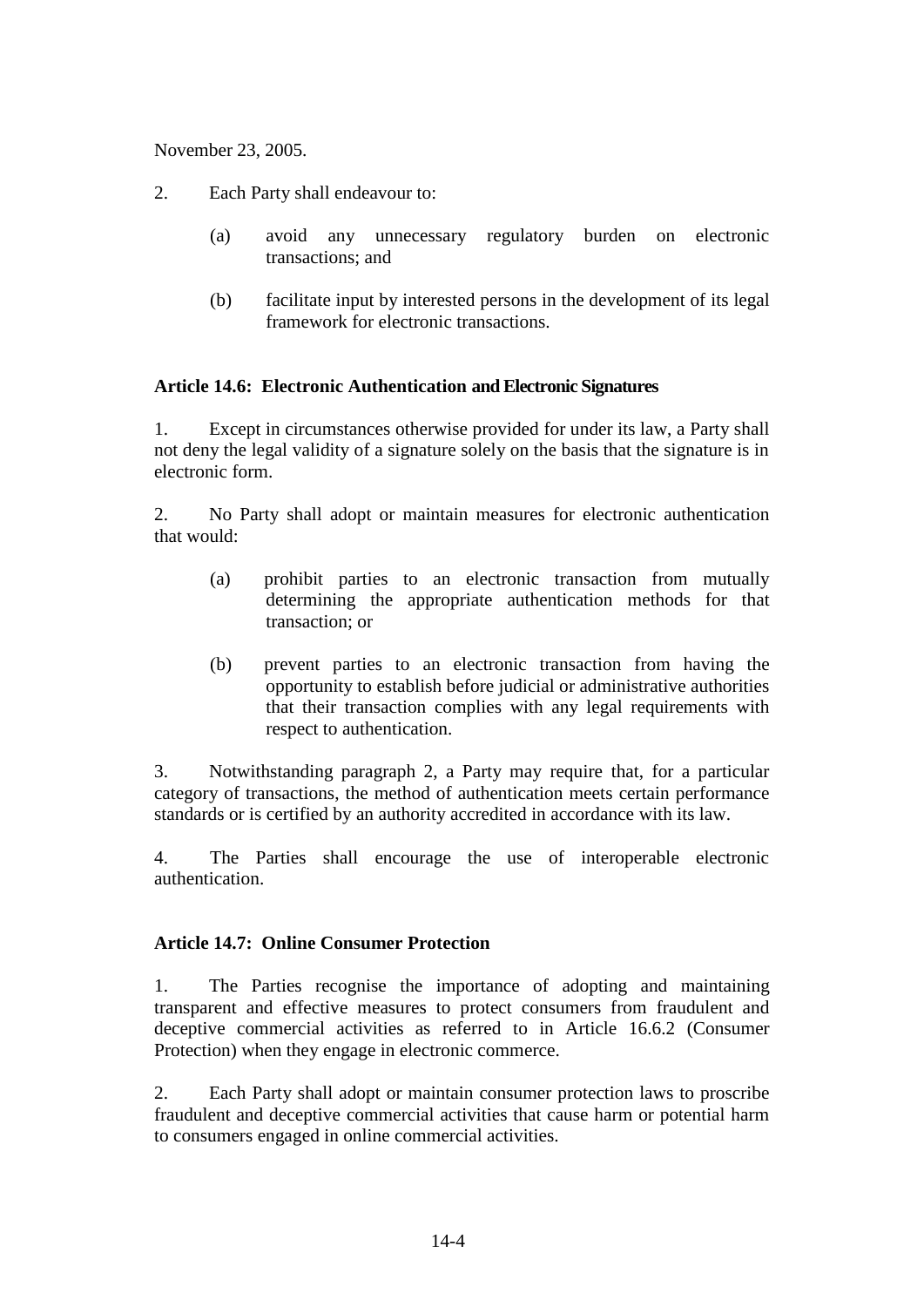3. The Parties recognise the importance of cooperation between their respective national consumer protection agencies or other relevant bodies on activities related to cross-border electronic commerce in order to enhance consumer welfare. To this end, the Parties affirm that the cooperation sought under Article 16.6.5 and Article 16.6.6 (Consumer Protection) includes cooperation with respect to online commercial activities.

## **Article 14.8: Personal Information Protection**<sup>5</sup>

1. The Parties recognise the economic and social benefits of protecting the personal information of users of electronic commerce and the contribution that this makes to enhancing consumer confidence in electronic commerce.

2. To this end, each Party shall adopt or maintain a legal framework that provides for the protection of the personal information of the users of electronic commerce. In the development of its legal framework for the protection of personal information, each Party should take into account principles and guidelines of relevant international bodies.<sup>6</sup>

3. Each Party shall endeavour to adopt non-discriminatory practices in protecting users of electronic commerce from personal information protection violations occurring within its jurisdiction.

4. Each Party should publish information on the personal information protections it provides to users of electronic commerce, including how:

- (a) individuals can pursue remedies; and
- (b) business can comply with any legal requirements.

5. Recognising that the Parties may take different legal approaches to protecting personal information, each Party should encourage the development of mechanisms to promote compatibility between these different regimes. These mechanisms may include the recognition of regulatory outcomes, whether accorded autonomously or by mutual arrangement, or broader international frameworks. To this end, the Parties shall endeavour to exchange information on any such mechanisms applied in their jurisdictions and explore ways to extend these or other suitable arrangements to promote compatibility between them.

<sup>&</sup>lt;sup>5</sup> Brunei Darussalam and Viet Nam are not required to apply this Article before the date on which that Party implements its legal framework that provides for the protection of personal data of the users of electronic commerce.

<sup>&</sup>lt;sup>6</sup> For greater certainty, a Party may comply with the obligation in this paragraph by adopting or maintaining measures such as a comprehensive privacy, personal information or personal data protection laws, sector-specific laws covering privacy, or laws that provide for the enforcement of voluntary undertakings by enterprises relating to privacy.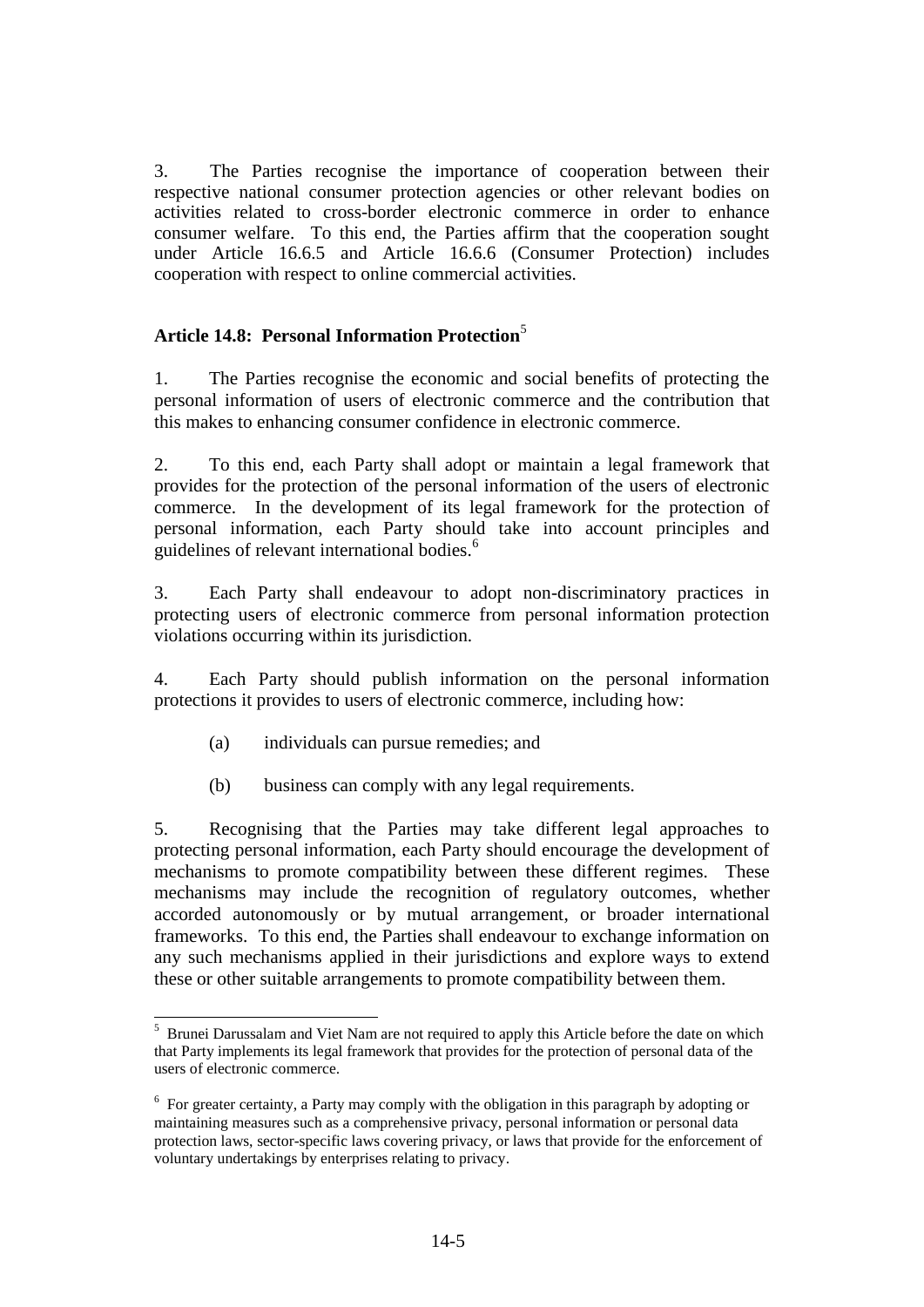## **Article 14.9: Paperless Trading**

Each Party shall endeavour to:

- (a) make trade administration documents available to the public in electronic form; and
- (b) accept trade administration documents submitted electronically as the legal equivalent of the paper version of those documents.

## **Article 14.10: Principles on Access to and Use of the Internet for Electronic Commerce**

 Subject to applicable policies, laws and regulations, the Parties recognise the benefits of consumers in their territories having the ability to:

- (a) access and use services and applications of a consumer's choice available on the Internet, subject to reasonable network management;<sup>7</sup>
- (b) connect the end-user devices of a consumer's choice to the Internet, provided that such devices do not harm the network; and
- (c) access information on the network management practices of a consumer's Internet access service supplier.

#### **Article 14.11: Cross-Border Transfer of Information by Electronic Means**

1. The Parties recognise that each Party may have its own regulatory requirements concerning the transfer of information by electronic means.

2. Each Party shall allow the cross-border transfer of information by electronic means, including personal information, when this activity is for the conduct of the business of a covered person.

3. Nothing in this Article shall prevent a Party from adopting or maintaining measures inconsistent with paragraph 2 to achieve a legitimate public policy objective, provided that the measure:

(a) is not applied in a manner which would constitute a means of arbitrary or unjustifiable discrimination or a disguised restriction

-

 $7$  The Parties recognise that an Internet access service supplier that offers its subscribers certain content on an exclusive basis would not be acting contrary to this principle.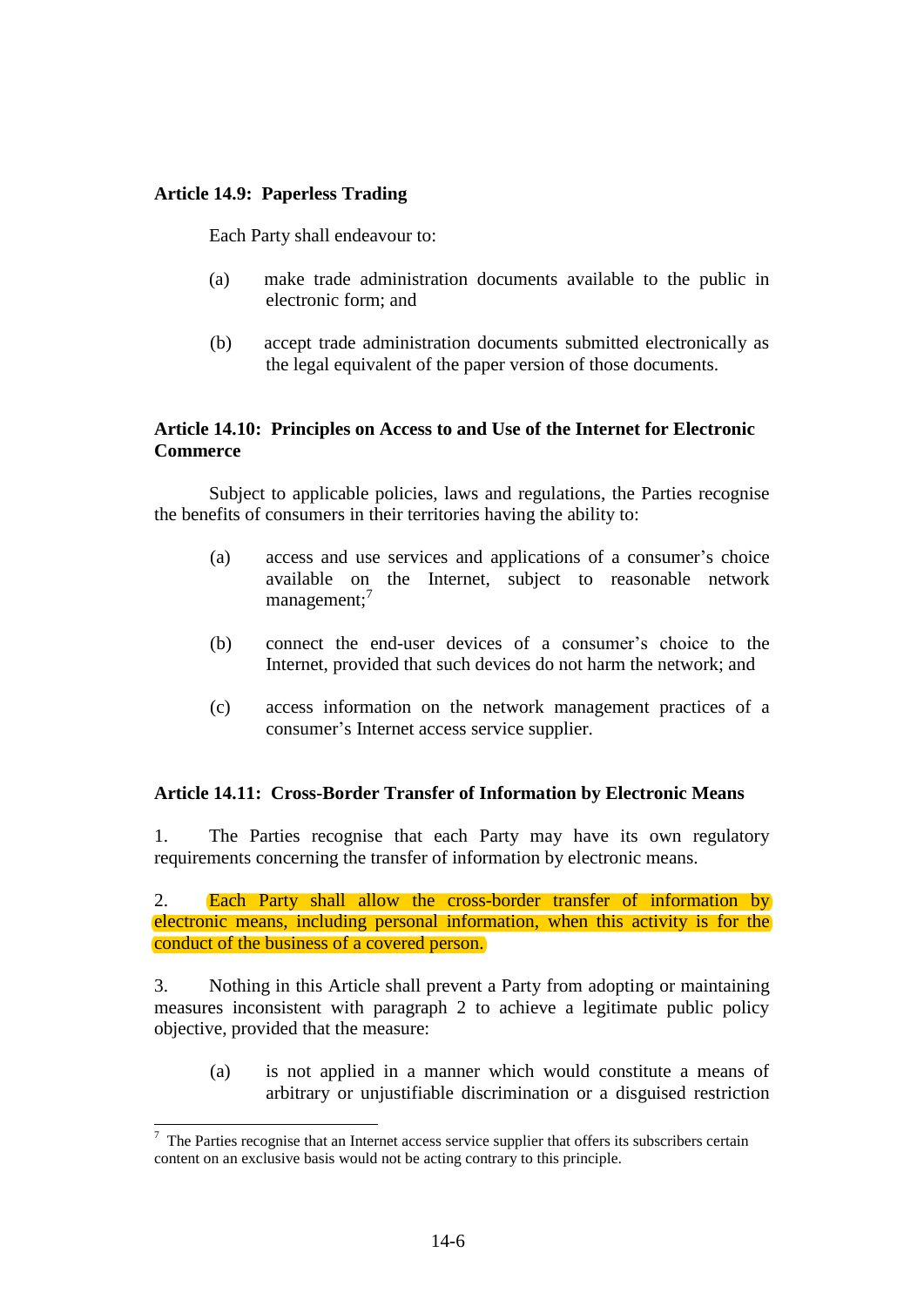on trade; and

(b) does not impose restrictions on transfers of information greater than are required to achieve the objective.

## **Article 14.12: Internet Interconnection Charge Sharing**

The Parties recognise that a supplier seeking international Internet connection should be able to negotiate with suppliers of another Party on a commercial basis. These negotiations may include negotiations regarding compensation for the establishment, operation and maintenance of facilities of the respective suppliers.

## **Article 14.13: Location of Computing Facilities**

1. The Parties recognise that each Party may have its own regulatory requirements regarding the use of computing facilities, including requirements that seek to ensure the security and confidentiality of communications.

#### 2. No Party shall require a covered person to use or locate computing facilities in that Party's territory as a condition for conducting business in that territory.

3. Nothing in this Article shall prevent a Party from adopting or maintaining measures inconsistent with paragraph 2 to achieve a legitimate public policy objective, provided that the measure:

- (a) is not applied in a manner which would constitute a means of arbitrary or unjustifiable discrimination or a disguised restriction on trade; and
- (b) does not impose restrictions on the use or location of computing facilities greater than are required to achieve the objective.

#### Article 14.14: Unsolicited Commercial Electronic Messages<sup>8</sup>

-

1. Each Party shall adopt or maintain measures regarding unsolicited commercial electronic messages that:

<sup>8</sup> Brunei Darussalam is not required to apply this Article before the date on which it implements its legal framework regarding unsolicited commercial electronic messages.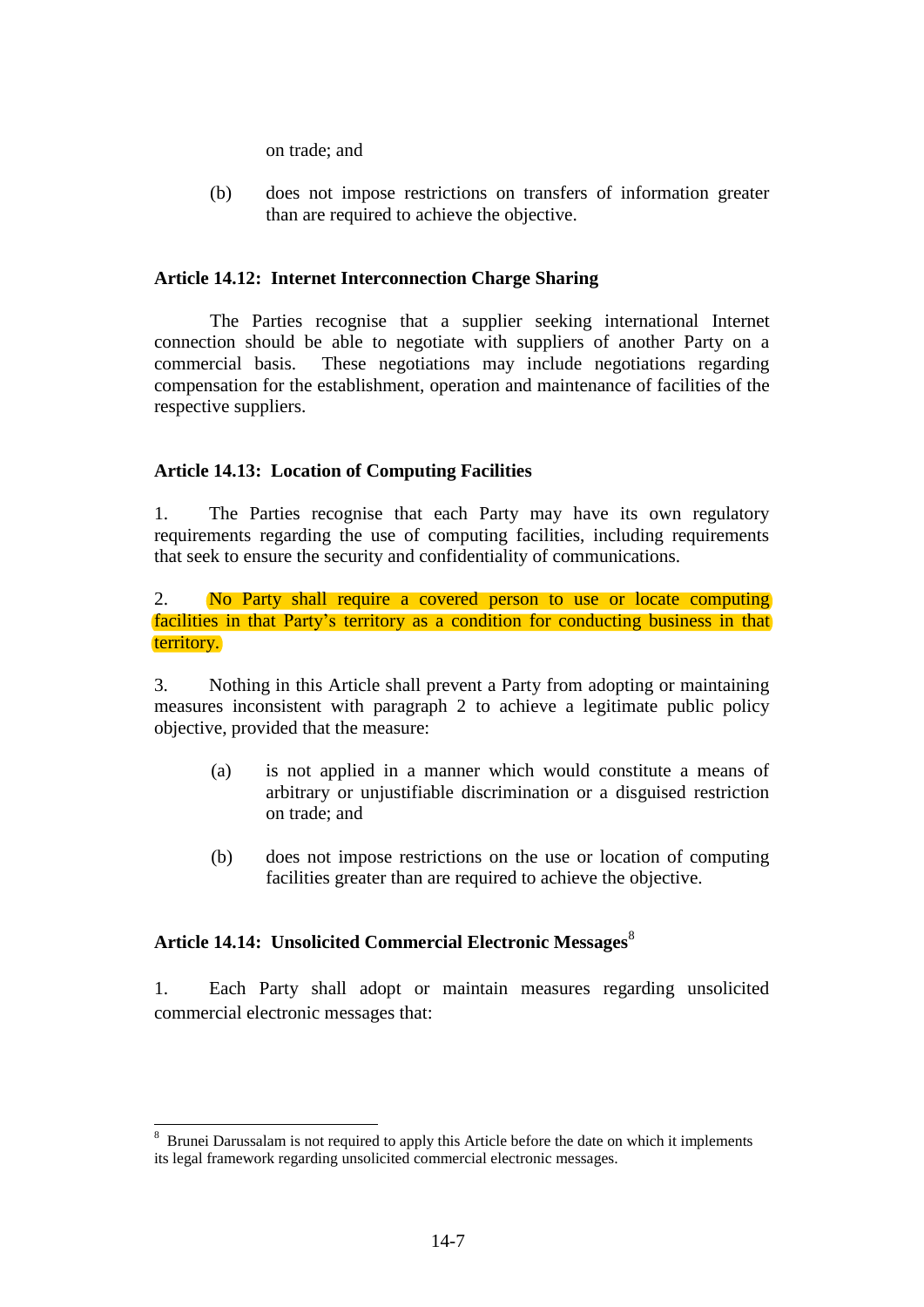- (a) require suppliers of unsolicited commercial electronic messages to facilitate the ability of recipients to prevent ongoing reception of those messages;
- (b) require the consent, as specified according to the laws and regulations of each Party, of recipients to receive commercial electronic messages; or
- (c) otherwise provide for the minimisation of unsolicited commercial electronic messages.

2. Each Party shall provide recourse against suppliers of unsolicited commercial electronic messages that do not comply with the measures adopted or maintained pursuant to paragraph 1.

3. The Parties shall endeavour to cooperate in appropriate cases of mutual concern regarding the regulation of unsolicited commercial electronic messages.

# **Article 14.15: Cooperation**

Recognising the global nature of electronic commerce, the Parties shall endeavour to:

- (a) work together to assist SMEs to overcome obstacles to its use;
- (b) exchange information and share experiences on regulations, policies, enforcement and compliance regarding electronic commerce, including:
	- (i) personal information protection;
	- (ii) online consumer protection, including means for consumer redress and building consumer confidence;
	- (iii) unsolicited commercial electronic messages;
	- (iv) security in electronic communications;
	- (v) authentication; and
	- (vi) e-government;
- (c) exchange information and share views on consumer access to products and services offered online among the Parties;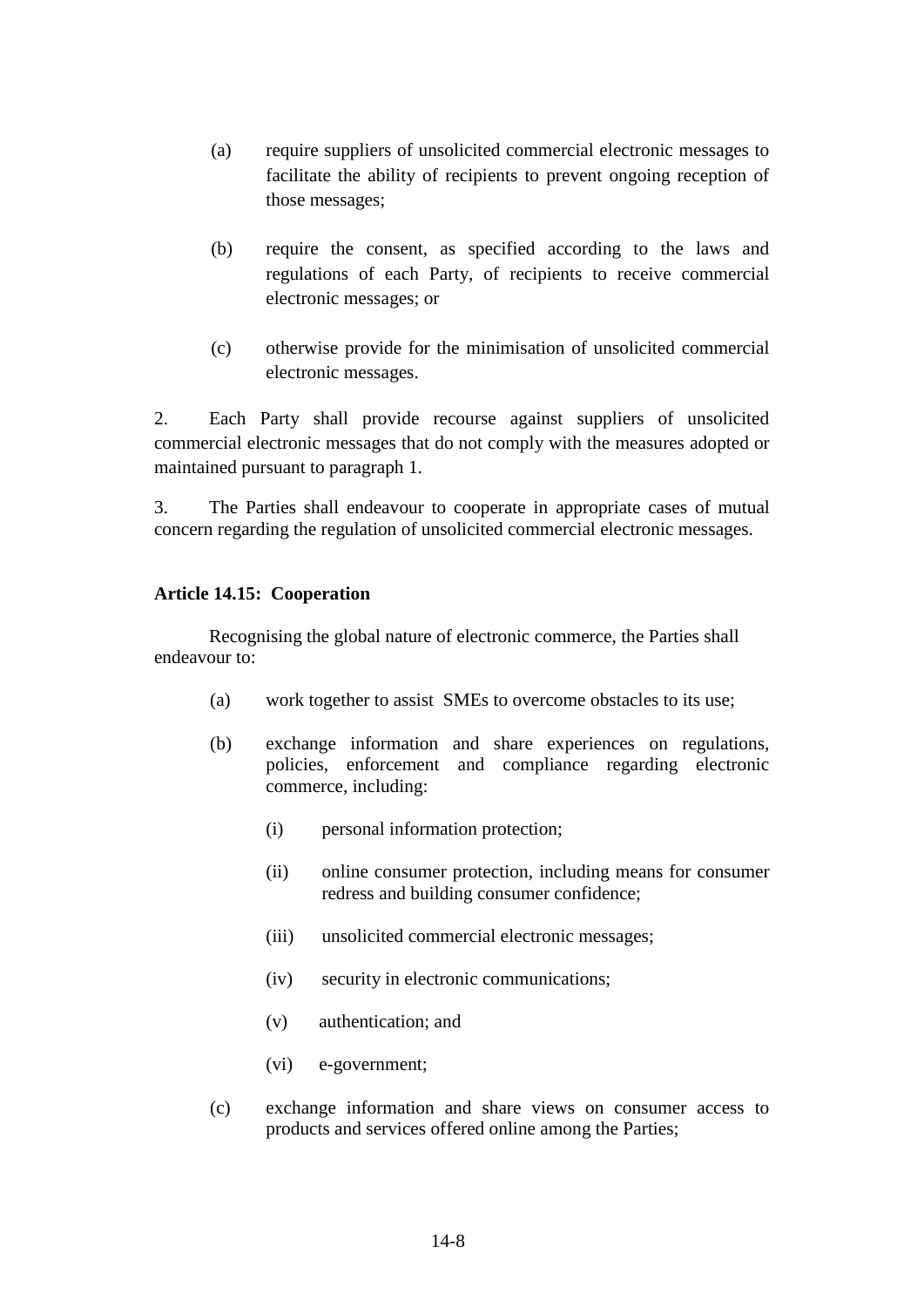- (d) participate actively in regional and multilateral fora to promote the development of electronic commerce; and
- (e) encourage development by the private sector of methods of selfregulation that foster electronic commerce, including codes of conduct, model contracts, guidelines and enforcement mechanisms.

## **Article 14.16: Cooperation on Cybersecurity Matters**

The Parties recognise the importance of:

- (a) building the capabilities of their national entities responsible for computer security incident response; and
- (b) using existing collaboration mechanisms to cooperate to identify and mitigate malicious intrusions or dissemination of malicious code that affect the electronic networks of the Parties.

#### **Article 14.17: Source Code**

1. No Party shall require the transfer of, or access to, source code of software owned by a person of another Party, as a condition for the import, distribution, sale or use of such software, or of products containing such software, in its territory.

2. For the purposes of this Article, software subject to paragraph 1 is limited to mass-market software or products containing such software and does not include software used for critical infrastructure.

- 3. Nothing in this Article shall preclude:
	- (a) the inclusion or implementation of terms and conditions related to the provision of source code in commercially negotiated contracts; or
	- (b) a Party from requiring the modification of source code of software necessary for that software to comply with laws or regulations which are not inconsistent with this Agreement.

4. This Article shall not be construed to affect requirements that relate to patent applications or granted patents, including any orders made by a judicial authority in relation to patent disputes, subject to safeguards against unauthorised disclosure under the law or practice of a Party.